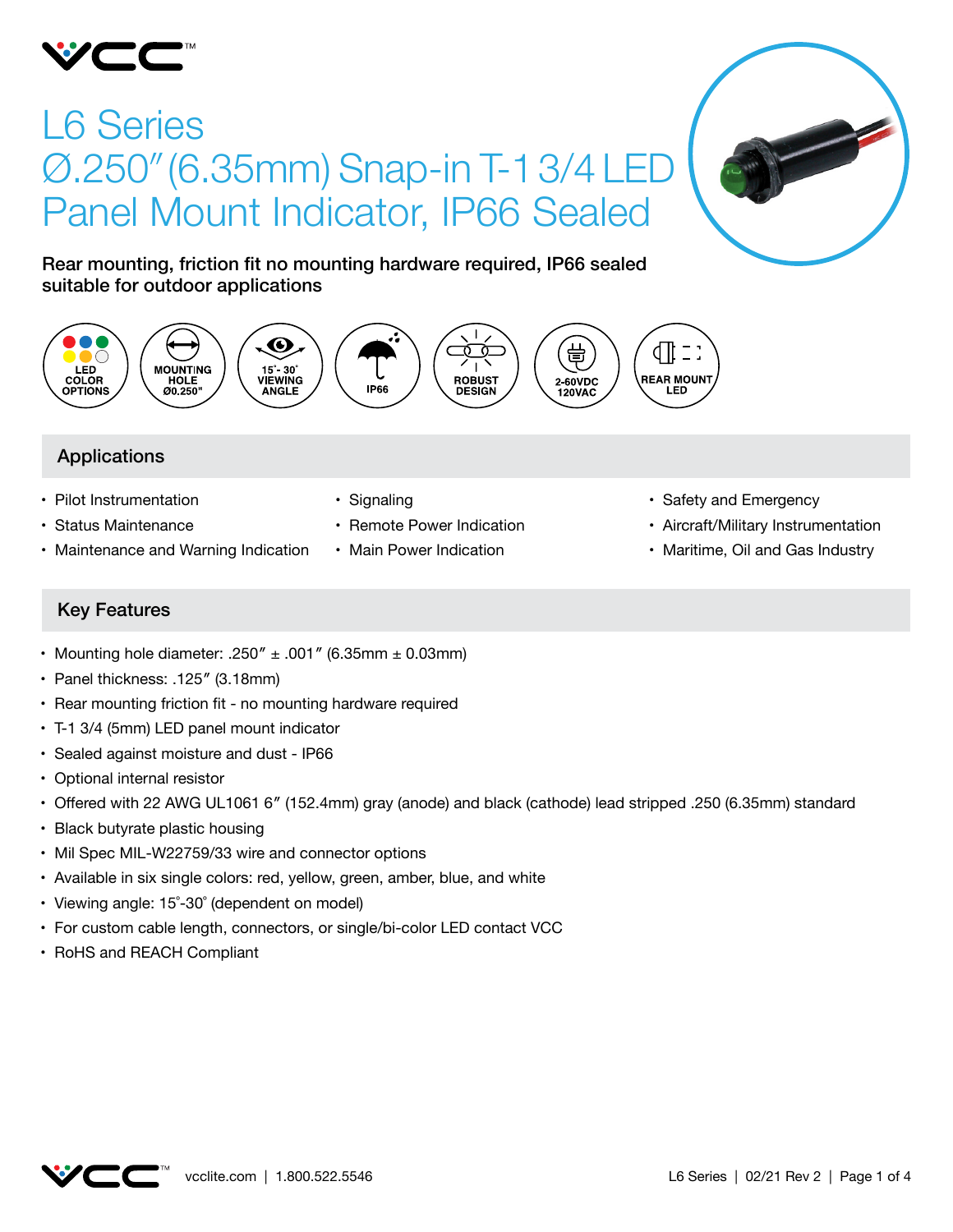# Ordering Data



9913

9914

9915

9920

48VDC

60VDC

60VDC

120VAC

9

7

7

8



#### Example:

**L6-1-3036-9908-B-I**

L6 Black Plastic Finish, Wire Leads, Red LED 12VDC, IP66

#### LED Specification Chart Electrical and Optical Characteristics (TA = 25°C)

| Luminous<br>Intensity (mcd)<br><b>LED Part</b><br>Typ. @ IF (mA)<br>Color<br>Numbers | VF Typ.<br>@IF(mA) | Viewing<br>Angle<br>$(2\theta^{1/2})$ | Peak<br>Wavelength<br>(nm) |
|--------------------------------------------------------------------------------------|--------------------|---------------------------------------|----------------------------|
|--------------------------------------------------------------------------------------|--------------------|---------------------------------------|----------------------------|

#### **SINGLE COLOR**

| 3056 | Red         | 400.0   | 20 | 1.9 | 20 | $30^\circ$ | 660 |
|------|-------------|---------|----|-----|----|------------|-----|
| 3055 | Yellow      | 400.0   | 20 | 2.0 | 20 | $30^\circ$ | 590 |
| 3054 | Green       | 1200.0  | 20 | 3.3 | 20 | $30^\circ$ | 515 |
| 3057 | <b>Blue</b> | 640.0   | 20 | 3.3 | 20 | $20^\circ$ | 468 |
| 3061 | White       | 27000.0 | 20 | 3.2 | 20 | $15^\circ$ | N/A |

#### **SUPER ULTRA BRIGHT**

| 3036 | Red   | 2800.0 | 20 | 1.85 | 20 | $20^\circ$ | 660 |
|------|-------|--------|----|------|----|------------|-----|
| 3047 | Green | 5490.0 | 20 | 3.2  | 20 | $20^\circ$ | 520 |
| 3048 | Amber | 1300.0 | 20 | 2.02 | 20 | $30^\circ$ | 592 |

#### Resistor Value Code Voltage Current (mA) Resistor Value (Ohms) Green,Yellow Red, Bicolor LED Resistor Value (Ohms) Blue , White LED 0000 2VDC 20 None Not Available 9909 12VDC 20 9907 9910 5VDC 24VDC 20 20 150 1100 9922 9911 5VDC 24VDC 20 20 9908 9912 12VDC 48VDC 20 9 511 4870 357 65 953

8250

**Resistor Chart** Operating Specification



6490 Contact VCC

4350

7500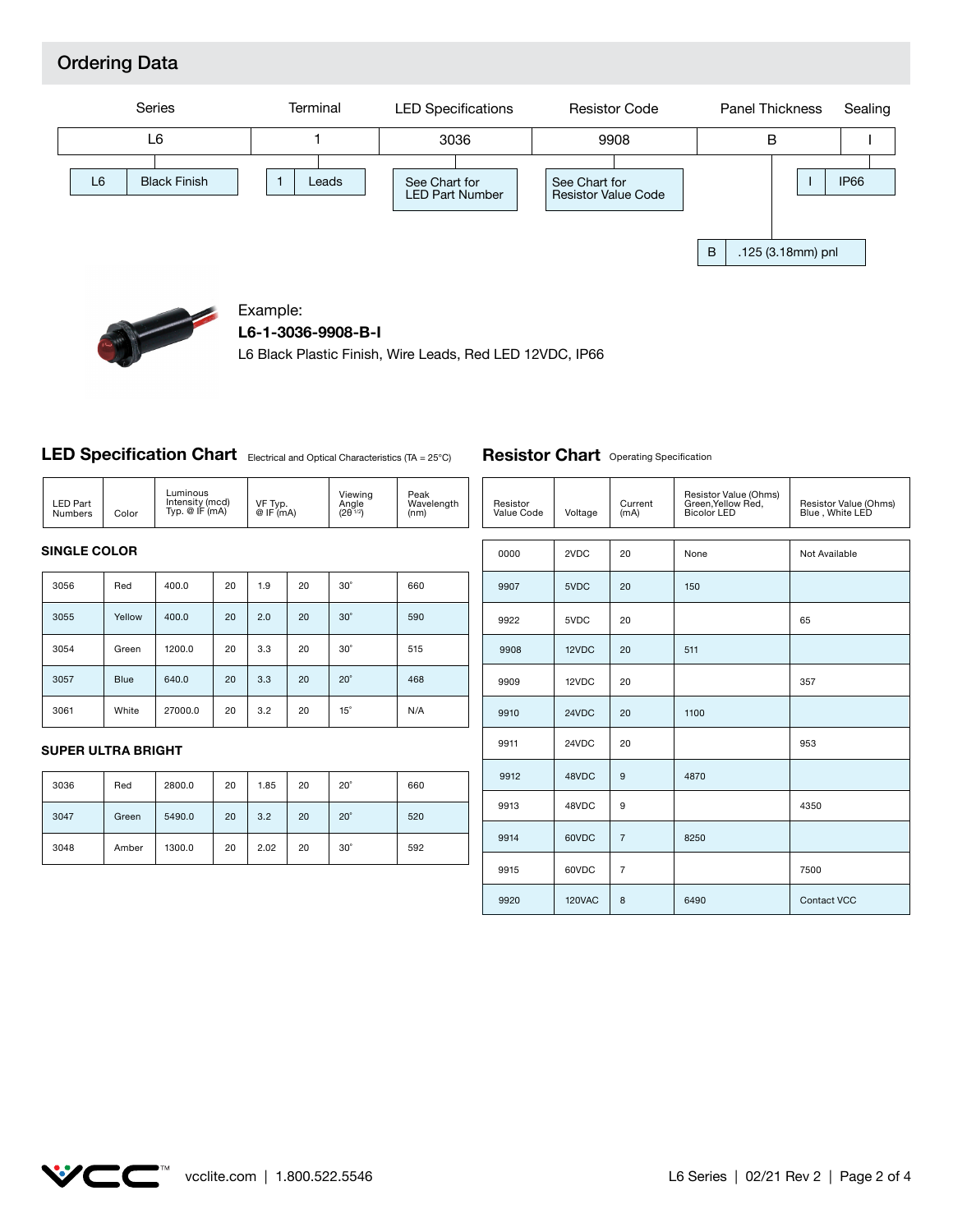# Product Dimensions

#### **L6 Series**



#### Recommended Mounting Hole **Accessories (Order Separately) Recommended Mounting Hole**



.250″ [6.35mm]

**10217**



Spacer Option

#### **Notes:**

- 1. All dimensions are in inches [millimeters]
- 2. Tolerance is  $\pm$  .001 [0.03] unless otherwise noted.
- 3. The specifications, characteristics and technical data described in the datasheet are subject to change without prior notice.